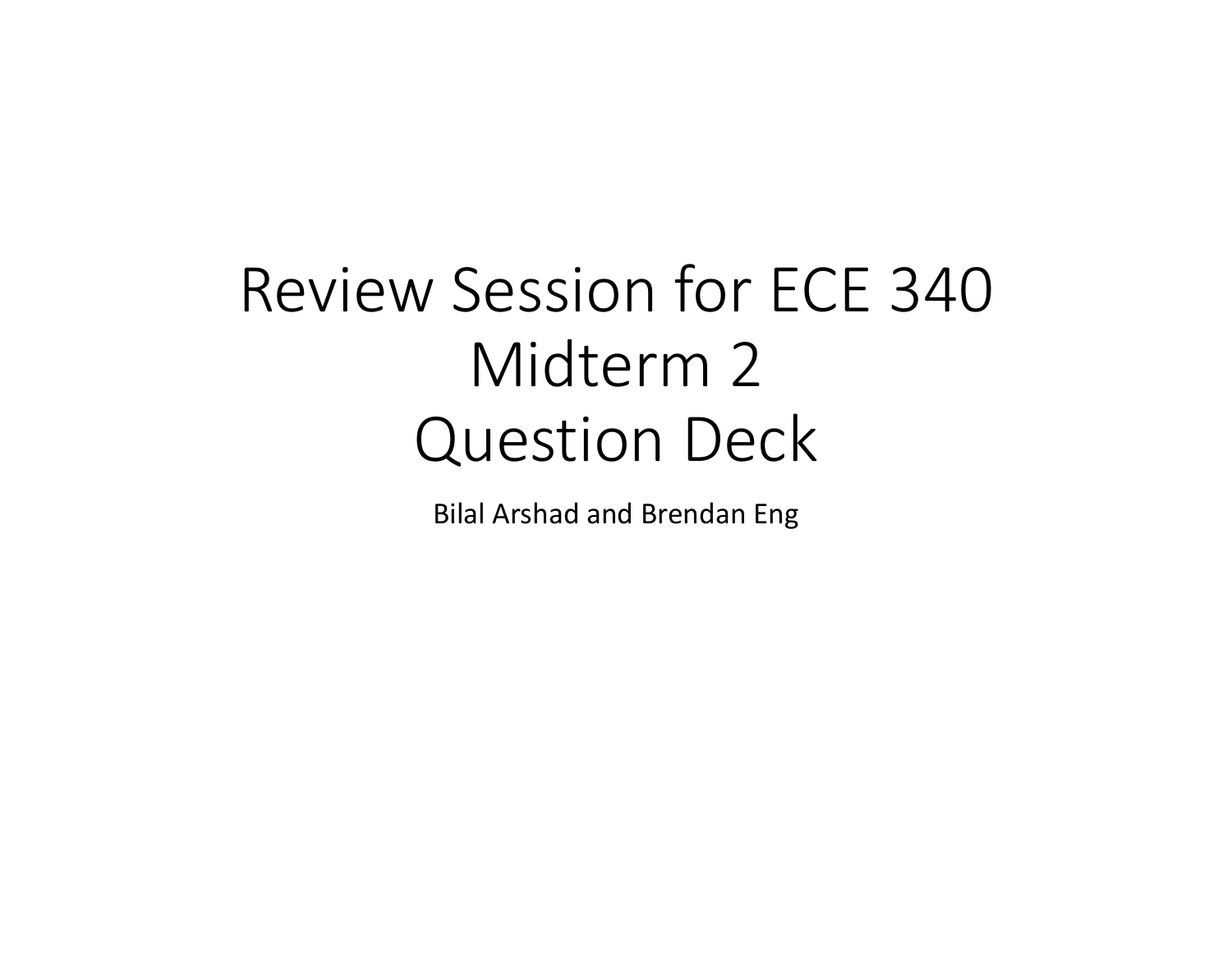# Drift/Diffusion

- What is the physical significance of the Continuity Equation? How could we model carrier concentration changes with nonradiative recombination processes with it (SHR, Auger, trap-assisted)?
- Why is there a negative sign for the hole diffusion current but not one for electrons?
- What is the physical significance of the diffusion length? Why does it depend on minority carrier lifetime rather than majority carrier lifetime?
- Draw the majority carrier drift currents along a PN junction in the neutral regions and depletion regions under forward bias. Repeat under low reverse bias conditions.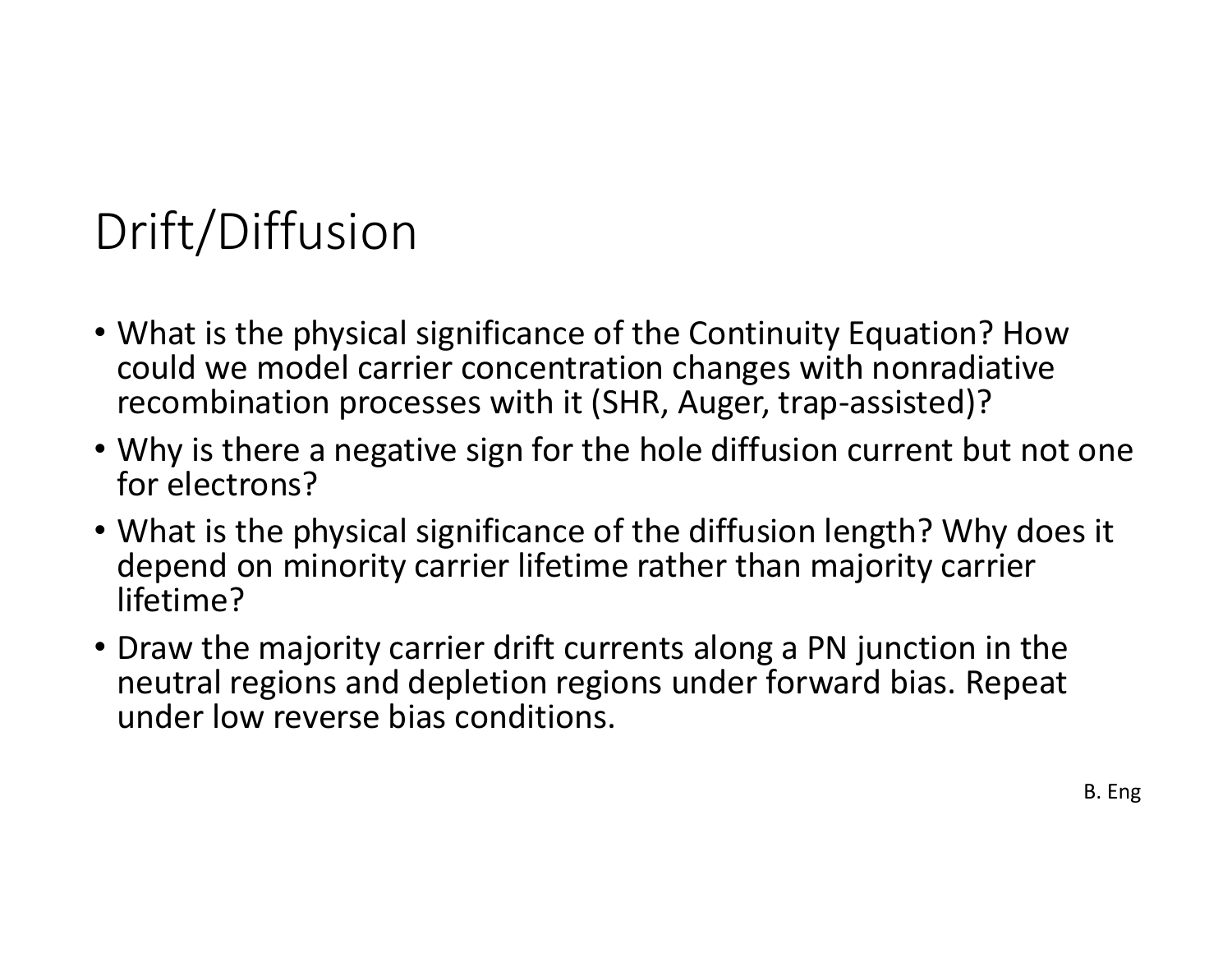# Current Injection

- What limiting assumption is made in order to assume that majority/minority carrier currents don't change in the depletion region?
- **CUITENT INJECTION**<br>• What limiting assumption is made in order to assume that majority/minority carrier currents<br>don't change in the depletion region?<br>• As a process engineer, you can either adjust the drive times of onl borosilicate glass. In order to triple the injection current of a P+N junction working at a set forward bias, how would you adjust the drive times of one of the furnace steps of the doped glasses? (How would you change the phosphorus or boron doping?)
- What is the physical significance of majority carrier drift current in the neutral regions under forward bias? What does this flux supply?
- Why is it nonphysical to assume that built-in fields and contact potentials only exist in the depletion region? (Multiple reasons)
- Physically, what is occurring in minority carrier extraction? (What is happening to each carrier?)
- Draw carrier distribution profiles under different bias conditions. If the P side is more heavily doped than the N side, how does this affect the magnitude of the carrier concentrations right outside the depletion region and then in the neutral regions?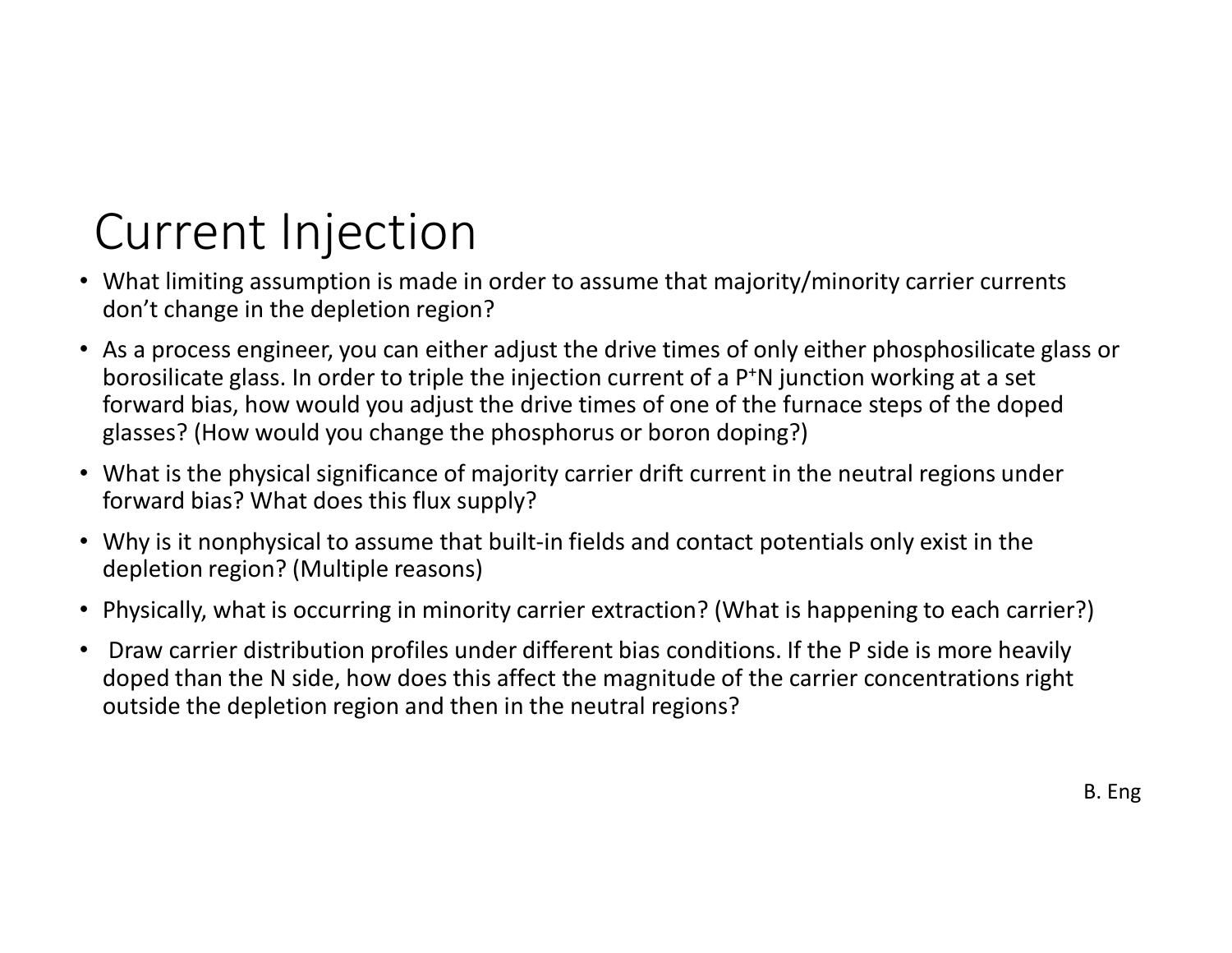#### N+N Junction

- Draw the charge density profile
- Draw the electric field profile
- Draw the voltage profile
- Fundamentally, how is the mechanism of carrier movement different than a PN junction?
- Draw a qualitative band diagram. Assuming Boltzmann approximation is a fine substitute for Fermi-Dirac Statistics, show the limitations in how you draw the Fermi levels.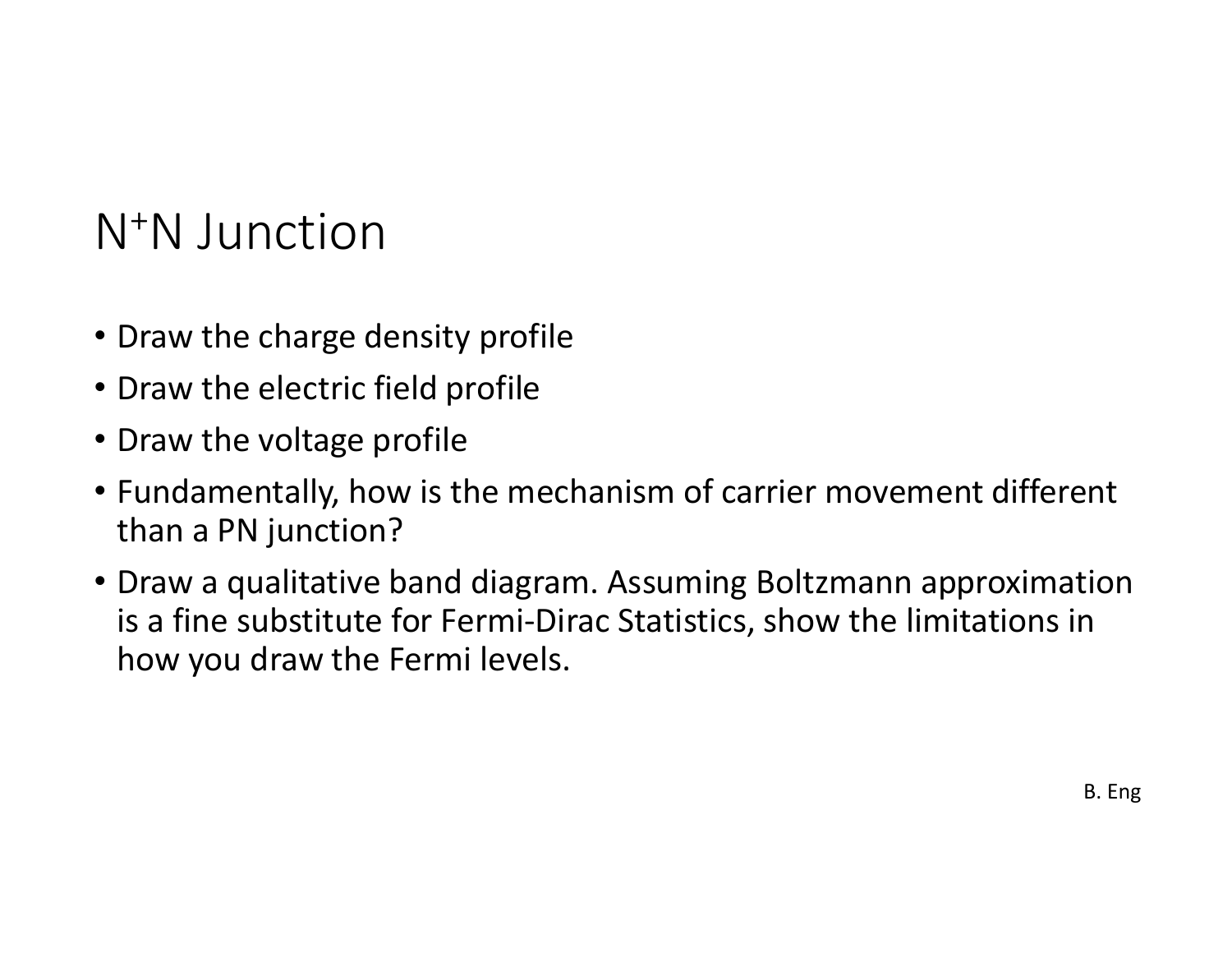#### Graded Junction

An NP junction follows a linear grading doping profile from  $\mathsf{N}_\mathsf{D}$  in the N region to  $N_A$  in the P region. Assume the linear grading positions fall exactly within the bounds of the depletion region and that the point of minimal background doping occurs at the metallurgical junction

- Draw the charge density profile
- Draw the electric field profile
- Draw the voltage profile
- To follow this doping profile, how do the Fermi levels vary within each side of the junction?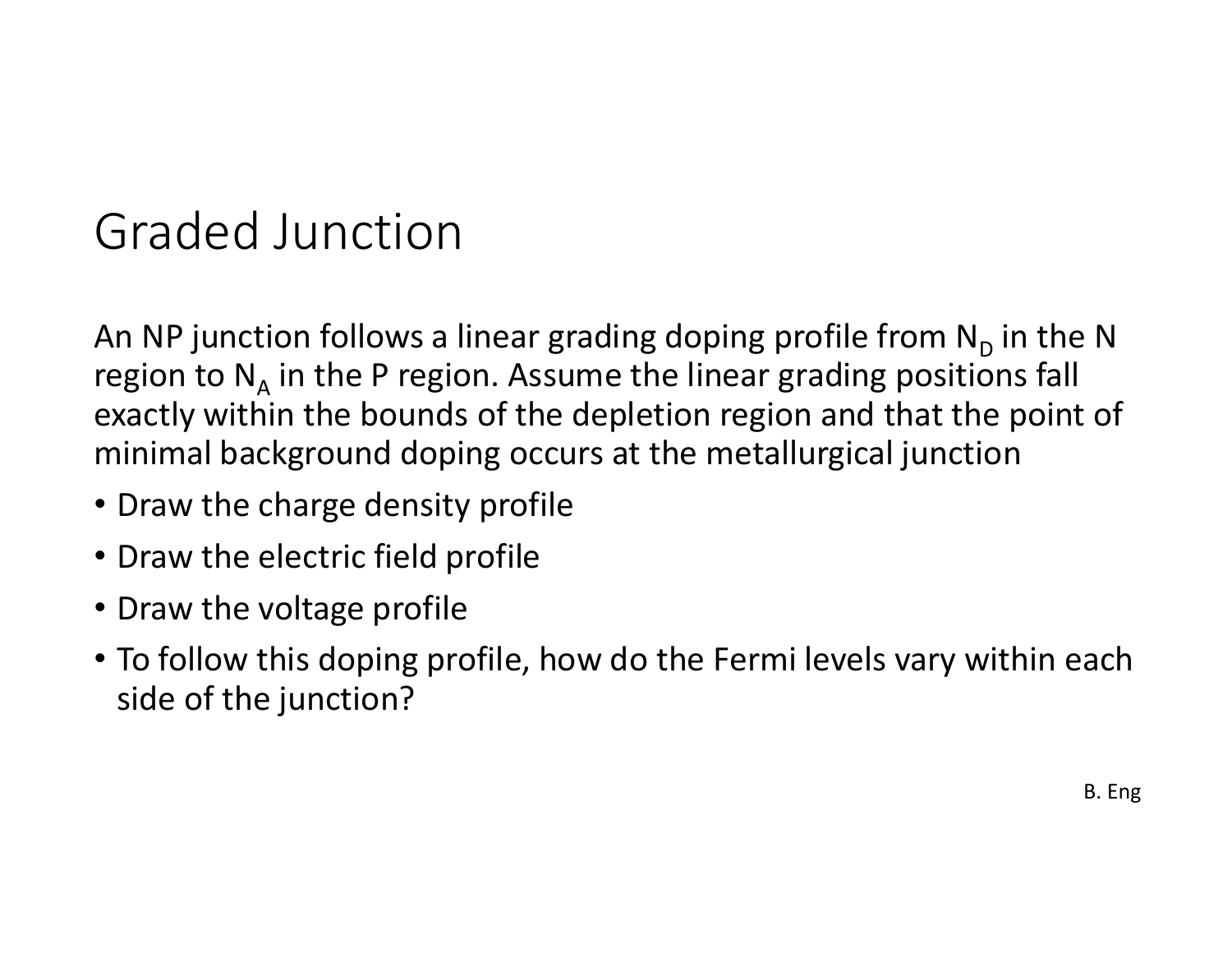#### **Capacitance**

- In what regime for voltage conditions would junction capacitance dominate over diffusion capacitance and vice versa?
- In a one-sided step junction, which doping level can be measured and why? Derive how this would be done
- Derive diffusion capacitance using charge storage model
- Why are capacitive effects harmful for high-speed devices?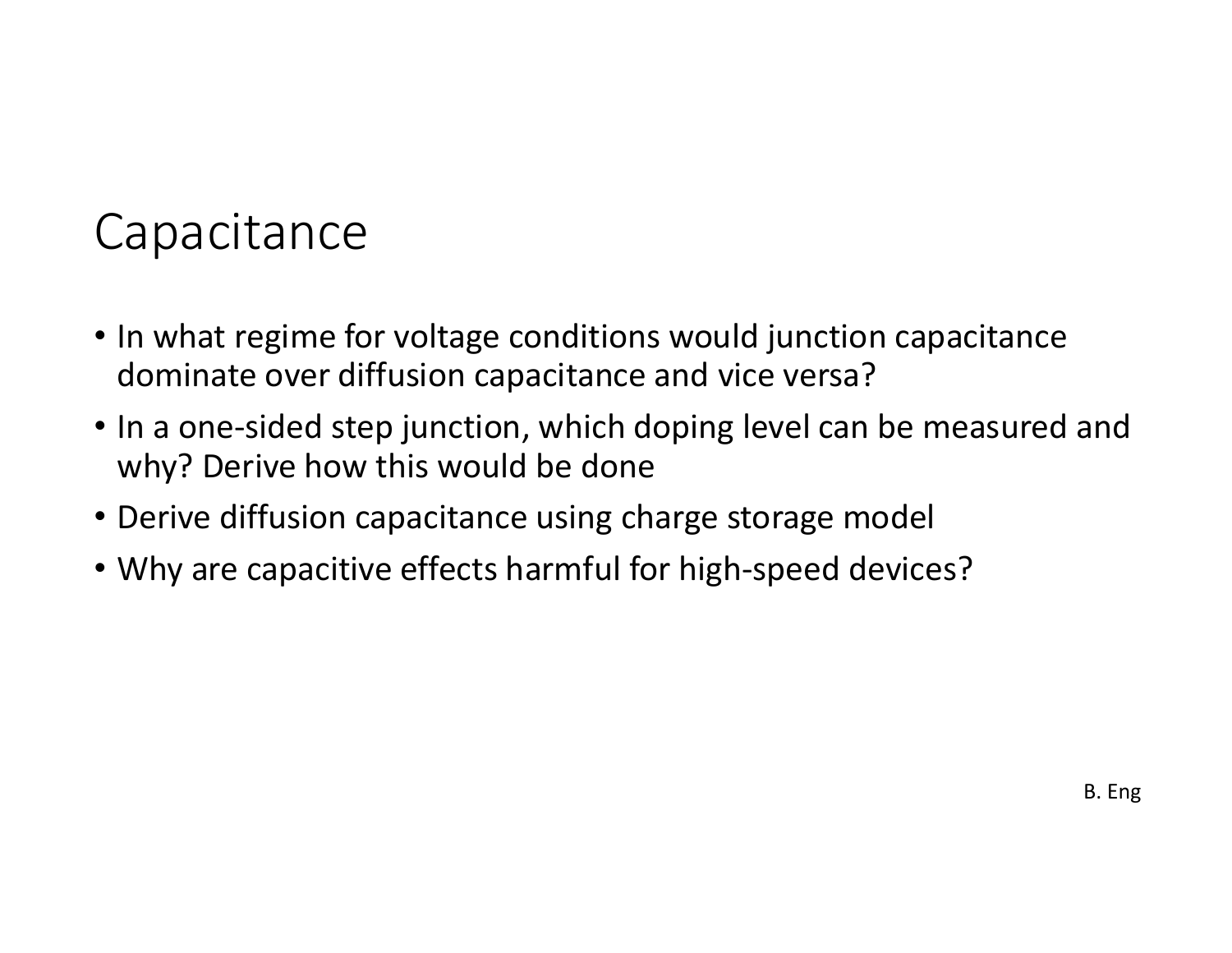## Breakdown

- If we increase the temperature of a PN junction<br>
under moderate reverse bias, what will happen to<br>
the magnitudes of the breakdown voltages for<br>
Avalanche Breakdown and Zener Breakdown?<br>
 At moderate reverse bias condi
- At moderate reverse bias conditions under relatively low doping, how should the breakdown behavior change as doping is increased?
- On the right is an image of a Staircase APD ; how is the Avalanche behavior enhanced with this design?<br>How would this affect the magnitude of the breakdown voltage?
- The method of the breakdown voltages for<br>
the magnitudes of the breakdown voltages for<br>
Art moderate reverse bias, what will happen to<br>
the magnitudes of the breakdown voltages for<br>
Art moderate reverse bias conditions un



Photodiode". Applied Physics Letters 108.8 (2016):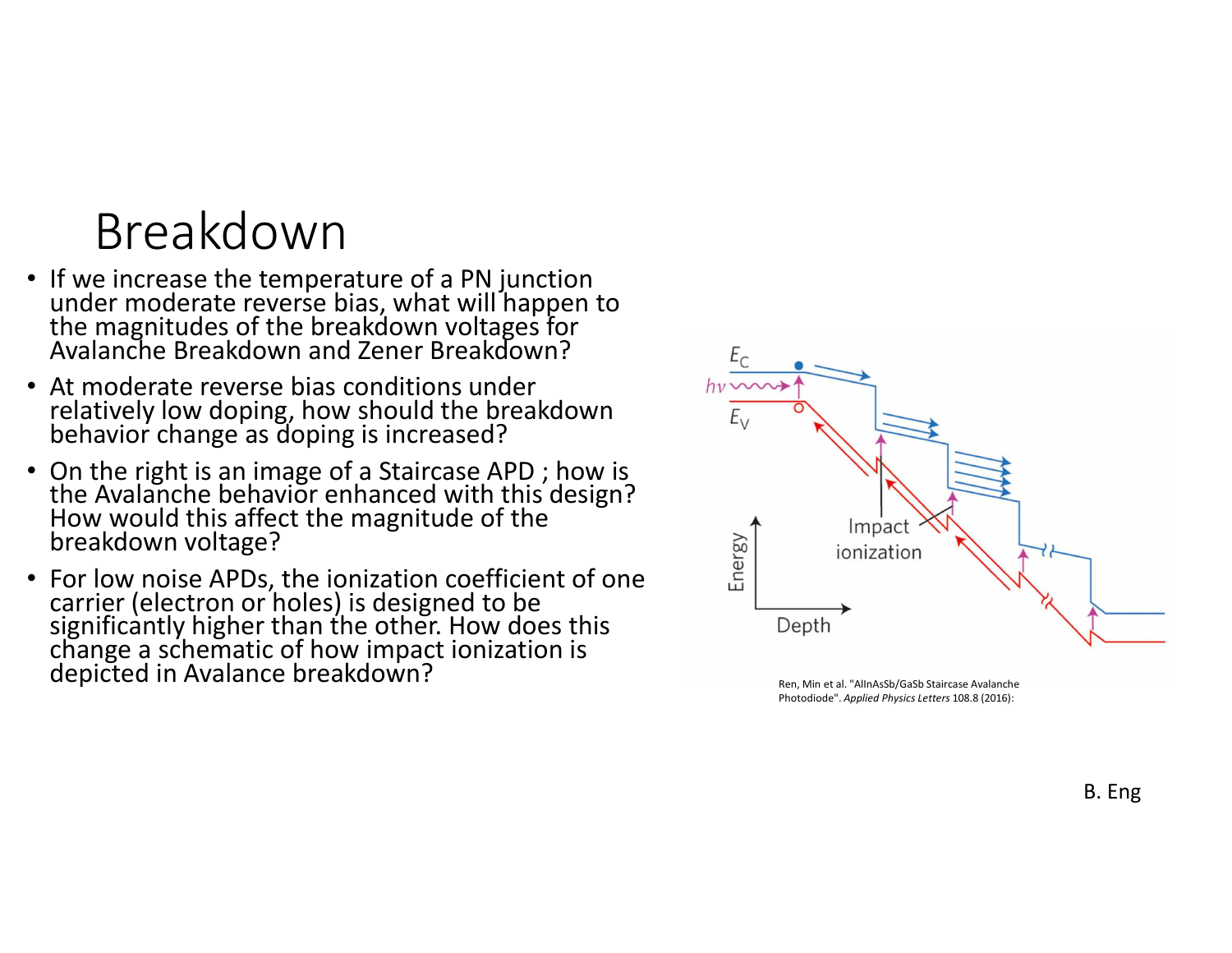## Photodiodes

- What are the design constraints for the intrinsic region within a P-I-N diode used for a photodetector?
- What is the maximum value of gain for a photodiode? What testing parameters or material parameters would you change to exceed this limiting gain coefficient in the aforementioned question? • What are the design constraints for the intrinsic region within a P-I-N<br>
• What are the design constraints for the intrinsic region within a P-I-N<br>
• What is the maximum value of gain for a photodiode? What testing<br>
para
- improve the signal to noise ratio of a photodiode?
- How could you tune different voltage conditions in order to measure the multiplication factor of an APD just by measuring responsivity values?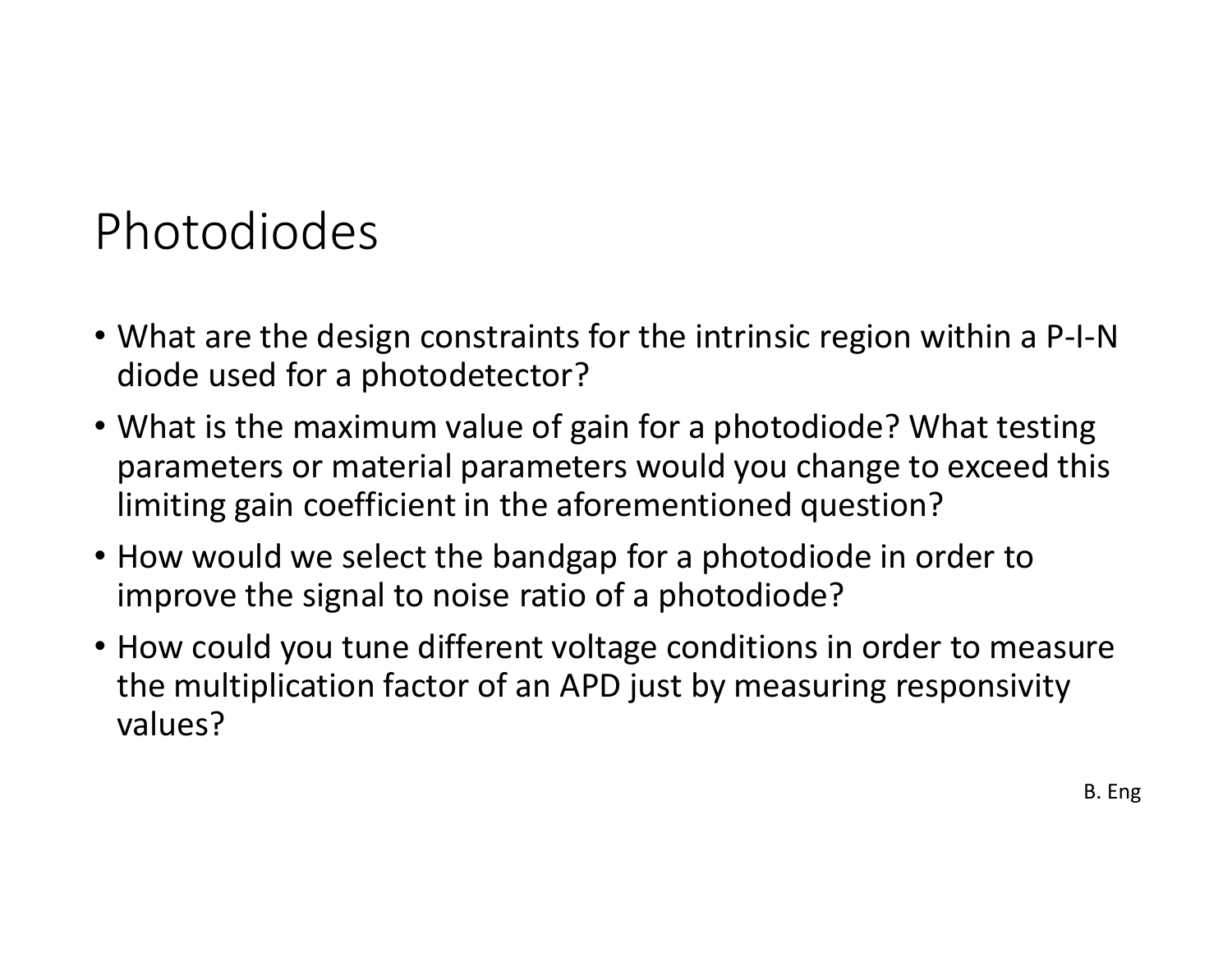#### **Optoelectronics**

- What are the three processes that describe generation and recombination for electrons and holes for a laser? Show the expressions for these rates as a function of carrier concentration, optical field density, and Einstei **Optoelectronics**<br>
• What are the three processes that describe generation and recombination for<br>
electrons and holes for a laser? Show the expressions for these rates as a function<br>
• For a PN junction photodiode, show t **Droclectronics**<br>
What are the three processes that describe generation and recombination for<br>
electrons and holes for a laser? Show the expressions for these rates as a function<br>
of carrier concentration, optical field d
- For a PN junction photodiode, show the corresponding IV curves respectively for  $>E_{\rm g}$  and  $h\nu <$ E $_{\rm g}^{\,}$ for g $_{\rm 3}$ >g $_{\rm 2}$ >g $_{\rm 1}^{\,}$ >g $_{\rm 0}$ =0 (A total of 8 curves)
- What's the advantage of quaternary alloys over ternary alloys for optoelectronic design and processing?
- What are the three processes that describe generation and recombinelectrons and holes for a laser? Show the expressions for these rates<br>of carrier concentration, optical field density, and Einstein Coefficien<br>• For a PN
- Who discovered III-V oxidation (a technique used to form the insulating layers of VCSELs)?
-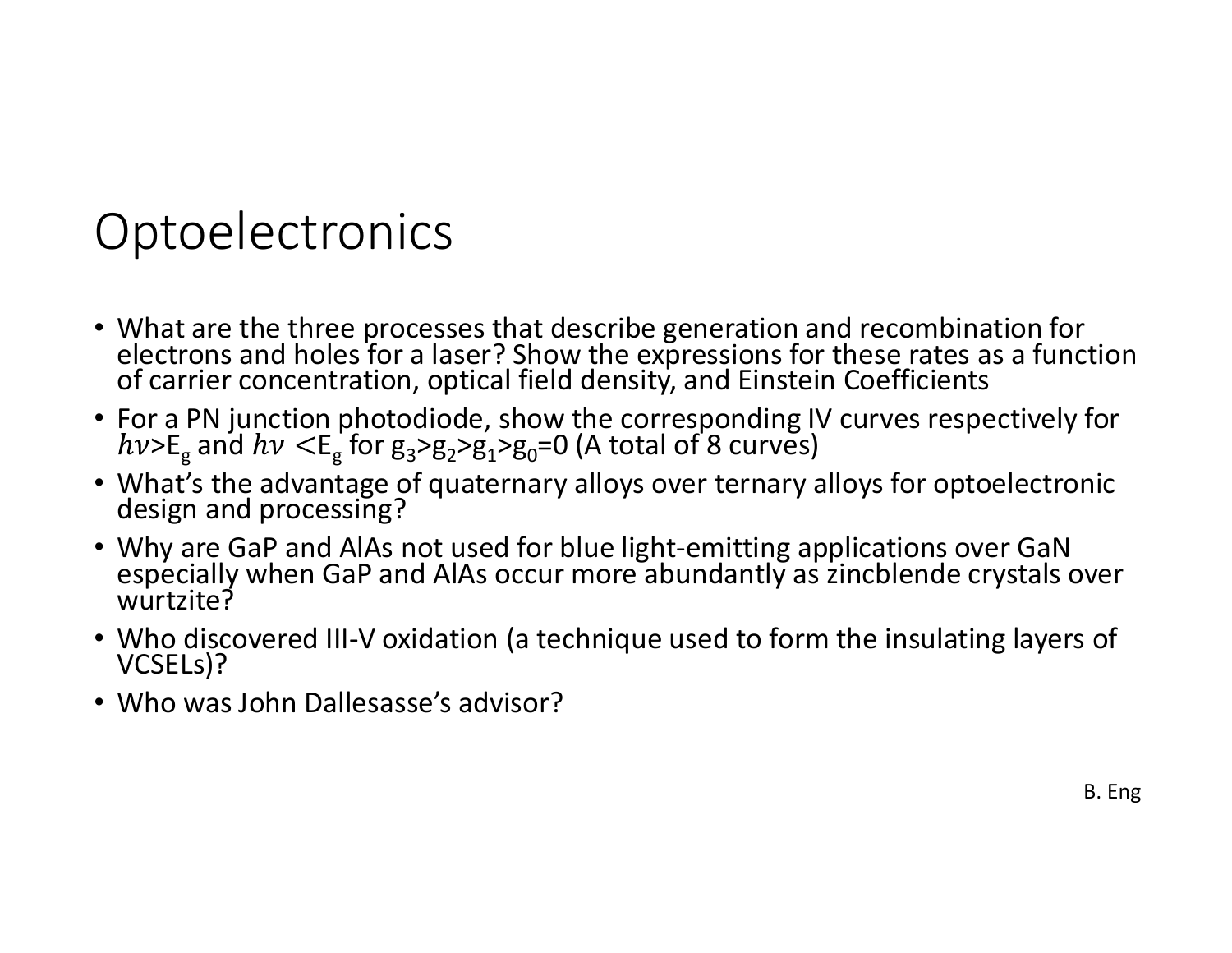#### **Optoelectronics**

- Optoelectronics<br>• Say we have a GaAs PN junction with ohmic contacts on both sides. If<br>• we shine light on the solar cell, how come there is a split in the quasi-<br>• fermi levels even when no external voltage was applied to we shine light on the solar cell, how come there is a split in the quasiptoelectronics<br>Say we have a GaAs PN junction with ohmic contacts on both sides. If<br>we shine light on the solar cell, how come there is a split in the quasi-<br>fermi levels even when no external voltage was applied to the de What is this effect called, and what is the maximum voltage that can be generated from this effect?
- How come EHPs generated due to photon excitation can occur in a width greater than the depletion region?
- What are the tradeoffs in doping too high or too low for efficient carrier collection for a solar cell?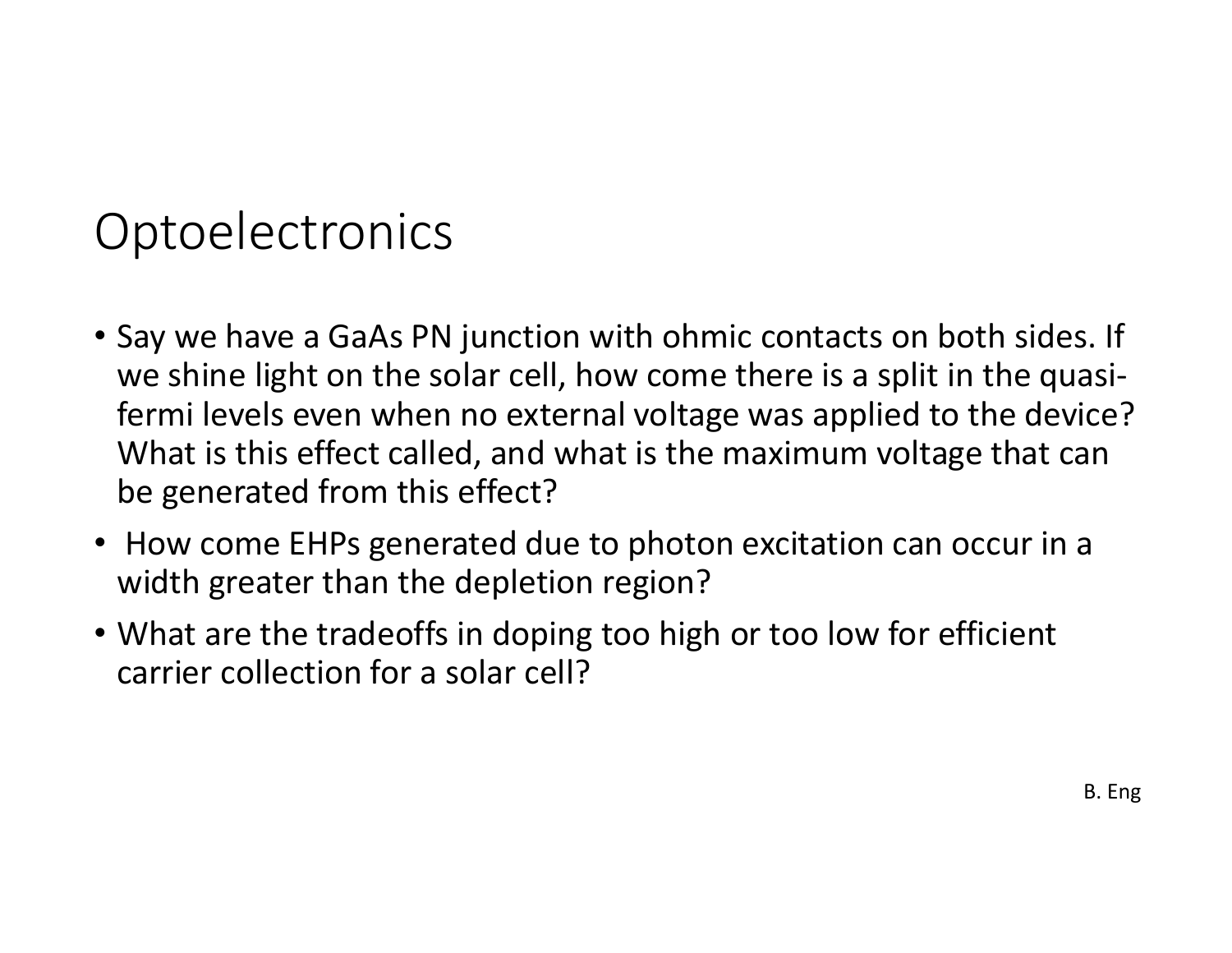#### **Optoelectronics**

• On the right is an image of  $\frac{3.0}{2.8}$ <br>the different bandgaps at  $\frac{2.8}{2.8}$ different symmetry locations of Al<sub>x</sub>Ga<sub>1-x</sub>As as a  $\frac{2}{3}$   $\frac{2.4}{3}$ <br>function of concentration.  $\frac{1}{3}$   $\frac{2.2}{3}$ <br>What concentration range  $\frac{2}{3}$   $\frac{2.0}{3}$ function of concentration. What concentration range can you use  $\text{Al}_x\text{Ga}_{1-x}\text{As}$ efficiently for light generation? Why can't we tune green and blue wavelengths with this material?



http://www.ioffe.ru/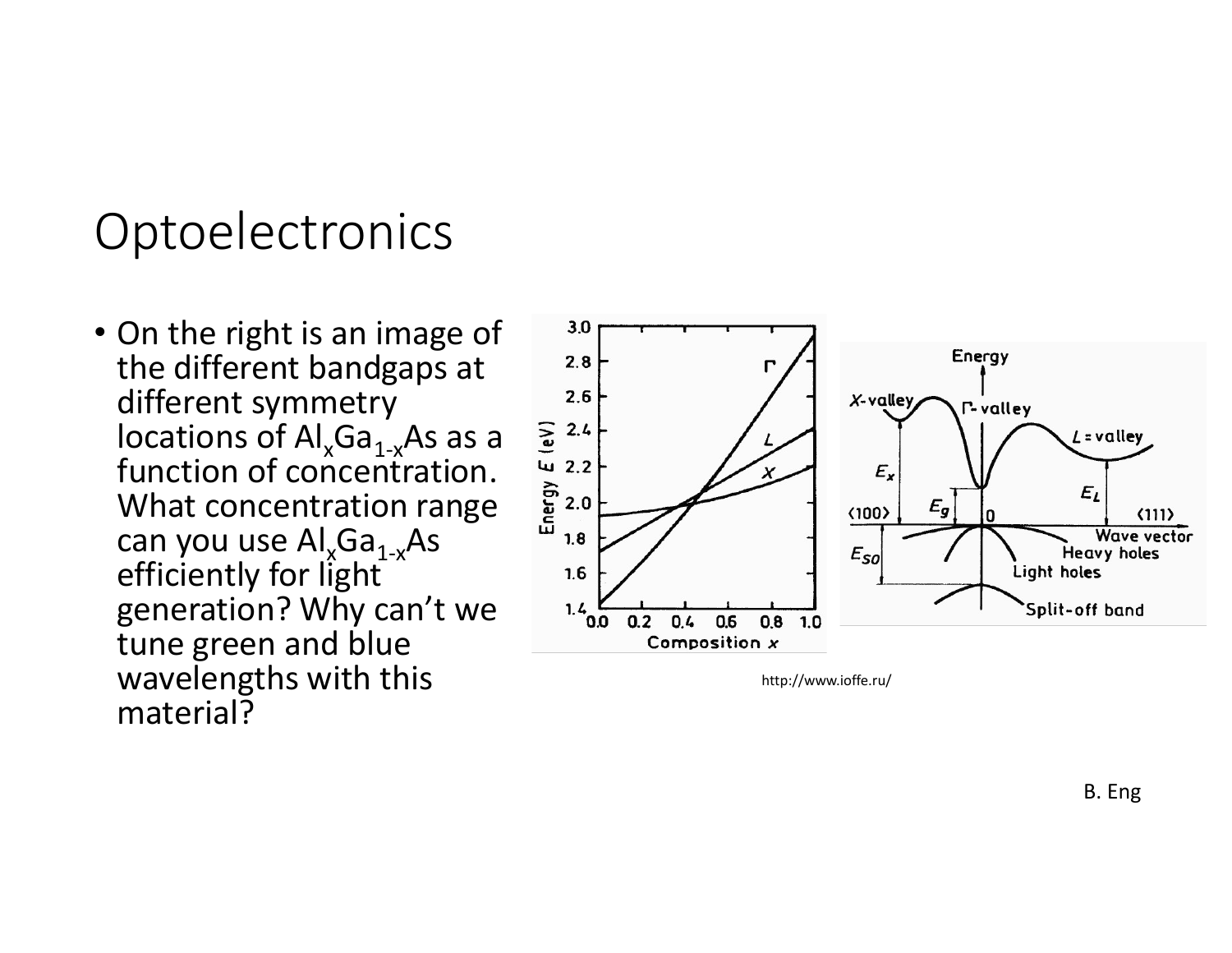- Schottky Barriers<br>• Do we have to worry about charge storage effects v
- Do we have to worry about charge storage effects with Schottky diodes?<br>• Do we have to worry about charge storage effects with Schottky diodes?<br>• Say we want to make a P type Ohmic contact to silicon with a metal with a<br> • Do we have to worry about charge storage effects with Schottky diodes?<br>• Do we have to worry about charge storage effects with Schottky diodes?<br>• Say we want to make a P type Ohmic contact to silicon with a metal with a<br> • Do we have to worry about charge storage effects with Schottky diodes?<br>• Why or why not?<br>• Say we want to make a P type Ohmic contact to silicon with a metal with a workfunction of 4.04 eV. What is the threshold doping l
- 
- It is common in III-V compounds that surface states can pin the Fermi level<br>to the mid-gap regardless of doping. How would this affect making contacts<br>to a device?
- How does the tunnel barrier from the metal to the semiconductor depend upon doping?